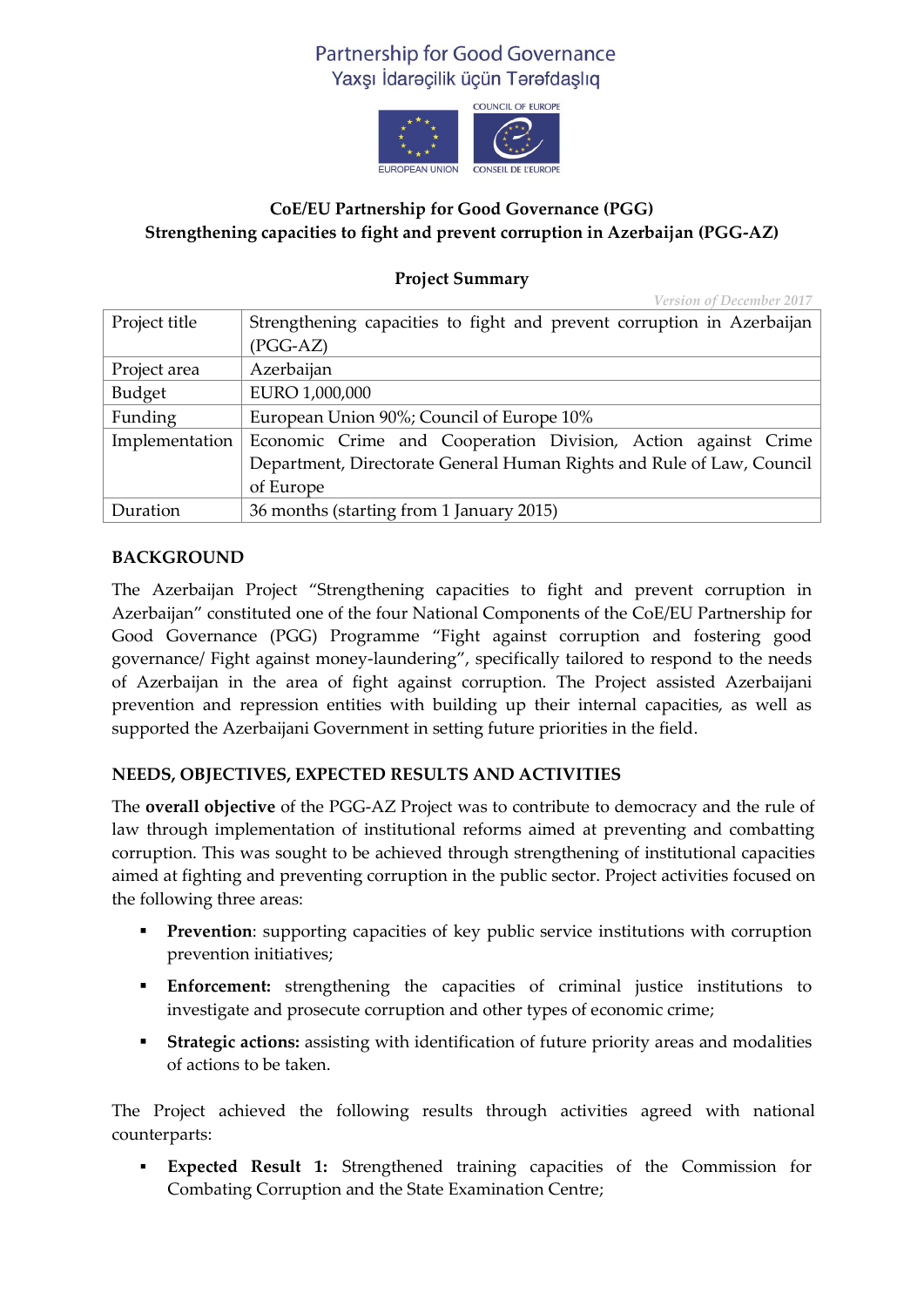- **Expected Result 2**: Reinforced law enforcement capacities of the Anti-Corruption Directorate of the General Prosecutor;
- **Expected Result 3**: Supported the preparation of new National Anti-Corruption Action Plan (NACAP);
- **Expected Result 4:** Anti-Corruption training introduced into the public service and the education sector;

Assistance activities in each field included assessments, provision of expert advice, workshops, trainings, and roundtables. The activity results are documented in technical papers, handbooks, or other **written output** which are available on the Project website.

### **COUNTERPARTS/BENEFICIARIES**

Main Counterpart: Commission on Combating Corruption under the President of the Republic of Azerbaijan

Azerbaijan Beneficiaries:

- **State Examination Centre;**
- Anti-Corruption Directorate under the Office of the Prosecutor General of the Republic of Azerbaijan;
- State Agency for Public Service and Social Innovations/ASAN;
- Financial Monitoring Service;
- Chamber of Auditors of the Republic of Azerbaijan;
- Academy of Justice;
- **Ministry of Education;**
- Azerbaijani universities and students;
- Civil Society.

#### **IMPLEMENTATION ARRANGEMENTS**

As the key actor in this thematic area and the EaP region, the Council of Europe Directorate General of Human Rights and Rule of Law, Department of Information Society and Action against Crime, was in-charge of implementing activities under this Project. It engaged international long- and short-term experts in the field of anti-corruption and economic crime and local experts from EaP countries to that end.

#### **CONTACT**

Economic Crime and Cooperation Division, Department of Information Society and Action against Crime, DG I Council of Europe F-67075 Strasbourg Cedex (France)

Council of Europe Office in Baku Marine Plaza 62 Uzeyir Hajibeyli Street 1010 Baku, Azerbaijan

Project Manager / Adviser Ms Teodora LUKOVIC